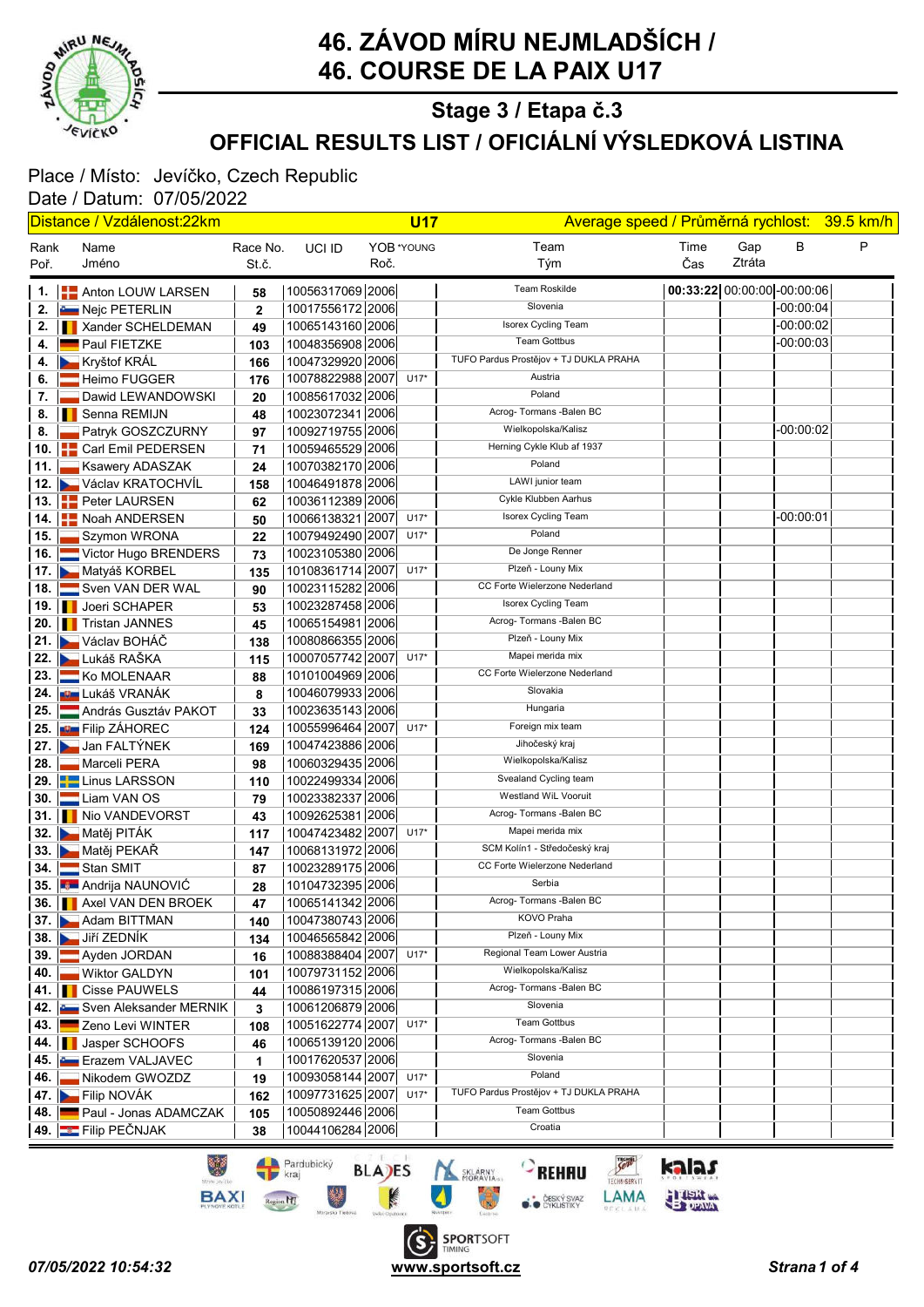| Distance / Vzdálenost:22km |                                        |                   |                                      |      | <b>U17</b> | Average speed / Průměrná rychlost: 39.5 km/h |             |               |   |   |
|----------------------------|----------------------------------------|-------------------|--------------------------------------|------|------------|----------------------------------------------|-------------|---------------|---|---|
| Rank<br>Poř.               | Name<br>Jméno                          | Race No.<br>St.č. | UCI ID                               | Roč. | YOB *YOUNG | Team<br>Tým                                  | Time<br>Čas | Gap<br>Ztráta | В | P |
|                            | 50. <b>W</b> Samuel FEDOR              | 12                | 10046070637 2006                     |      |            | Slovakia                                     |             |               |   |   |
|                            | 51. <b>Julie</b> Jakub JAVOR           | 10                | 10046070031 2007 U17*                |      |            | Slovakia                                     |             |               |   |   |
|                            | 52. <b>E.</b> Noah BOGE                | 67                | 10048891822 2006                     |      |            | Herning Cykle Klub af 1937                   |             |               |   |   |
| 53.                        | Jakub GILICKI                          | 100               | 10092731980 2006                     |      |            | Wielkopolska/Kalisz                          |             |               |   |   |
|                            | 54. Kaj ROELING                        | 83                | 10023197431 2007                     |      | $U17*$     | Westland WiL Vooruit                         |             |               |   |   |
|                            | 55. Jakob OMRZEL                       | 122               | 10017556475 2006                     |      |            | Foreign mix team                             |             |               |   |   |
|                            | <b>56. I</b> Louic BOUSSEMAERE         | 52                | 10065152456 2006                     |      |            | Isorex Cycling Team                          |             |               |   |   |
|                            | 57. Second Oskar MARVIG                | 109               | 10076676157 2006                     |      |            | Svealand Cycling team                        |             |               |   |   |
|                            | 58. Hall Nils JOHANSSON                | 112               | 10022656049 2006                     |      |            | Svealand Cycling team                        |             |               |   |   |
|                            | 59. <b>Contact MAGNUSSON</b>           | 113               | 10090412266 2006                     |      |            | Svealand Cycling team                        |             |               |   |   |
|                            | 60. Marek RIEGER                       | 116               | 10047414388 2007                     |      | $U17*$     | Mapei merida mix                             |             |               |   |   |
|                            | 61. <b>But Gavrile MARKOVIC</b>        | 25                | 10087720720 2007                     |      | $U17*$     | Serbia                                       |             |               |   |   |
|                            | 62. <b>JULI</b> Fabian WIELAND         | 95                | 10116618030 2006                     |      |            | Výběr Slovensko                              |             |               |   |   |
|                            | 63. <b>Burg Adam MROCEK</b>            | $\overline{7}$    | 10046080135 2006                     |      |            | Slovakia                                     |             |               |   |   |
|                            | 63. <b>JU Tomáš HODULÍK</b>            | 94                | 10077885425 2006                     |      |            | Výběr Slovensko                              |             |               |   |   |
|                            | 65. <b>A Marius HOBOLTH</b>            | 60                | 10056602413 2006                     |      |            | <b>Team Roskilde</b>                         |             |               |   |   |
| 66.                        | Igor KIEREJEWSKI                       | 102               | 10106727868 2006                     |      |            | Wielkopolska/Kalisz                          |             |               |   |   |
|                            | 67. <b>Em Tamás HANCZ</b>              | 31                | 10063367858 2006                     |      |            | Hungaria                                     |             |               |   |   |
|                            | 68. <b>Bastian PETRIC</b>              | 121               | 10112792085 2007 U17*                |      |            | Foreign mix team                             |             |               |   |   |
|                            | 69. Adam STREJČEK                      | 150               | 10066160448 2006                     |      |            | SCM Kolín1 - Středočeský kraj                |             |               |   |   |
|                            | 70. Kristián VAVRO                     | 127               | 10053648963 2006                     |      |            | <b>SCM Brno</b>                              |             |               |   |   |
|                            | 71. <b>Aksel STORM</b>                 | 55                | 10060241327 2007                     |      | $U17*$     | <b>Team Roskilde</b>                         |             |               |   |   |
|                            | 72. Vít KOTSCHY                        | 137               | 10084836988 2006                     |      |            | Plzeň - Louny Mix                            |             |               |   |   |
|                            | 73. <b>But</b> Jakub HLUBINA           | 126               | 10055023939 2007                     |      | $U17*$     | Foreign mix team                             |             |               |   |   |
| 74.                        | <b>Tilman LEBEN</b>                    | 106               | 10086785072 2007                     |      | $U17*$     | <b>Team Gottbus</b>                          |             |               |   |   |
| 75.                        | <b>Bartosz LYZWA</b>                   | 23                | 10079665676 2007                     |      | $U17*$     | Poland                                       |             |               |   |   |
|                            | 76. <b>Burgus</b> Jakub HUSÁR          | 11                | 10058953449 2006                     |      |            | Slovakia<br>CC Forte Wielerzone Nederland    |             |               |   |   |
| 77.                        | Jurgen ZOMERMAAND                      | 89                | 10096557521 2006                     |      |            | Team Roskilde                                |             |               |   |   |
|                            | 78. <b>E.</b> None Gustav JOHANSEN     | 56                | 10096906317 2006                     |      |            | De Jonge Renner                              |             |               |   |   |
| 79. I                      | Mark MANDEMAKER                        | 76                | 10023214811 2006                     |      |            | Isorex Cycling Team                          |             |               |   |   |
|                            | 80. <b>Aless DE BOCK</b>               | 51                | 10065147810 2006<br>10059140072 2006 |      |            | KOVO Praha                                   |             |               |   |   |
|                            | 81. Patrik LIENERT<br>82. Barnabás VAS | 144               | 10023656462 2006                     |      |            | Hungaria                                     |             |               |   |   |
| 83.                        | Thijs THEUNS                           | 32<br>74          | 10089834310 2006                     |      |            | De Jonge Renner                              |             |               |   |   |
|                            | 84. Adam BRADÁČ                        | 165               | 10047382662 2006                     |      |            | TUFO Pardus Prostějov + TJ DUKLA PRAHA       |             |               |   |   |
|                            | 85. Jasper VOS                         | 78                | 10064900357 2006                     |      |            | De Jonge Renner                              |             |               |   |   |
|                            | 86. <b>     </b> Oskar LOUW LARSEN     | 59                | 10056317170 2007                     |      | $U17*$     | Team Roskilde                                |             |               |   |   |
|                            | 87. Dominik HŘEBEJK                    | 156               | 10059744910 2007                     |      | $U17*$     | SCM Kolín2 - Středočeský kraj                |             |               |   |   |
|                            | 88. <b>Exercise Side MURN</b>          | 4                 | 10093948221 2006                     |      |            | Slovenia                                     |             |               |   |   |
|                            | 89. Petr KNIHA                         | 154               | 10054141239 2006                     |      |            | SCM Kolín2 - Středočeský kraj                |             |               |   |   |
|                            | 90. Balázs ILLÉS                       | 36                | 10107535695 2006                     |      |            | Hungaria                                     |             |               |   |   |
|                            | 91. Robert MITÁŠ                       | 145               | 10047339216 2007                     |      | $U17*$     | KOVO Praha                                   |             |               |   |   |
|                            | 92. Jan PODAŘIL                        | 164               | 10047108941 2006                     |      |            | TUFO Pardus Prostějov + TJ DUKLA PRAHA       |             |               |   |   |
| 93.                        | Manolo WROLICH                         | 174               | 10060818576 2006                     |      |            | Austria                                      |             |               |   |   |
|                            | 94. Zdeněk HRADISKÝ                    | 151               | 10058327494 2006                     |      |            | SCM Kolín1 - Středočeský kraj                |             |               |   |   |
|                            | 95. Tomáš VRÁNA                        | 132               | 10010959364 2007                     |      | $U17*$     | <b>SCM Brno</b>                              |             |               |   |   |
|                            | 96. Jan JANOUT                         | 170               | 10093188587 2006                     |      |            | Jihočeský kraj                               |             |               |   |   |
|                            | 97. Emil RYDHOLM                       | 111               | 10091775219 2006                     |      |            | Svealand Cycling team                        |             |               |   |   |
| 98. I                      | Pepijn DE KOK                          | 81                | 10055724763 2006                     |      |            | Westland WiL Vooruit                         |             |               |   |   |
| 99.                        | Valentin ZOBL                          | 177               | 10048923447 2007                     |      | $U17*$     | Austria                                      |             |               |   |   |
|                            | 100. Martin ŽENÍŠEK                    | 171               | 10046534318 2006                     |      |            | Jihočeský kraj                               |             |               |   |   |
|                            | 101. Szabolcs CSÁKI                    | 34                | 10059270418 2006                     |      |            | Hungaria                                     |             |               |   |   |
|                            | 102. Lukáš KRISTL                      | 148               | 10084771920 2007                     |      | $U17*$     | SCM Kolín1 - Středočeský kraj                |             |               |   |   |
|                            | <b>103. Lex VAN DAELE</b>              | 54                | 10086650989 2007                     |      | $U17*$     | Isorex Cycling Team                          |             |               |   |   |
|                            | 104. <b>U</b> Marek MOJTO              | 9                 | 10080697011 2006                     |      |            | Slovakia                                     |             |               |   |   |
|                            | 105. <b>Bun</b> Martin HALUŠKA         | 91                | 10046080034 2007                     |      | $U17*$     | Výběr Slovensko                              |             |               |   |   |
|                            | 106. <b>JUN</b> Tomáš DROBNÝ           | 92                | 10046081650 2006                     |      |            | Výběr Slovensko                              |             |               |   |   |
|                            | 107. Jon PRITRŽNIK                     | 5                 | 10090627888 2006                     |      |            | Slovenia<br><b>SCM Brno</b>                  |             |               |   |   |
|                            | 108. <b>Napoleon</b> Šimon MATĚJEK     | 129               | 10079640721 2007 U17*                |      |            |                                              |             |               |   |   |

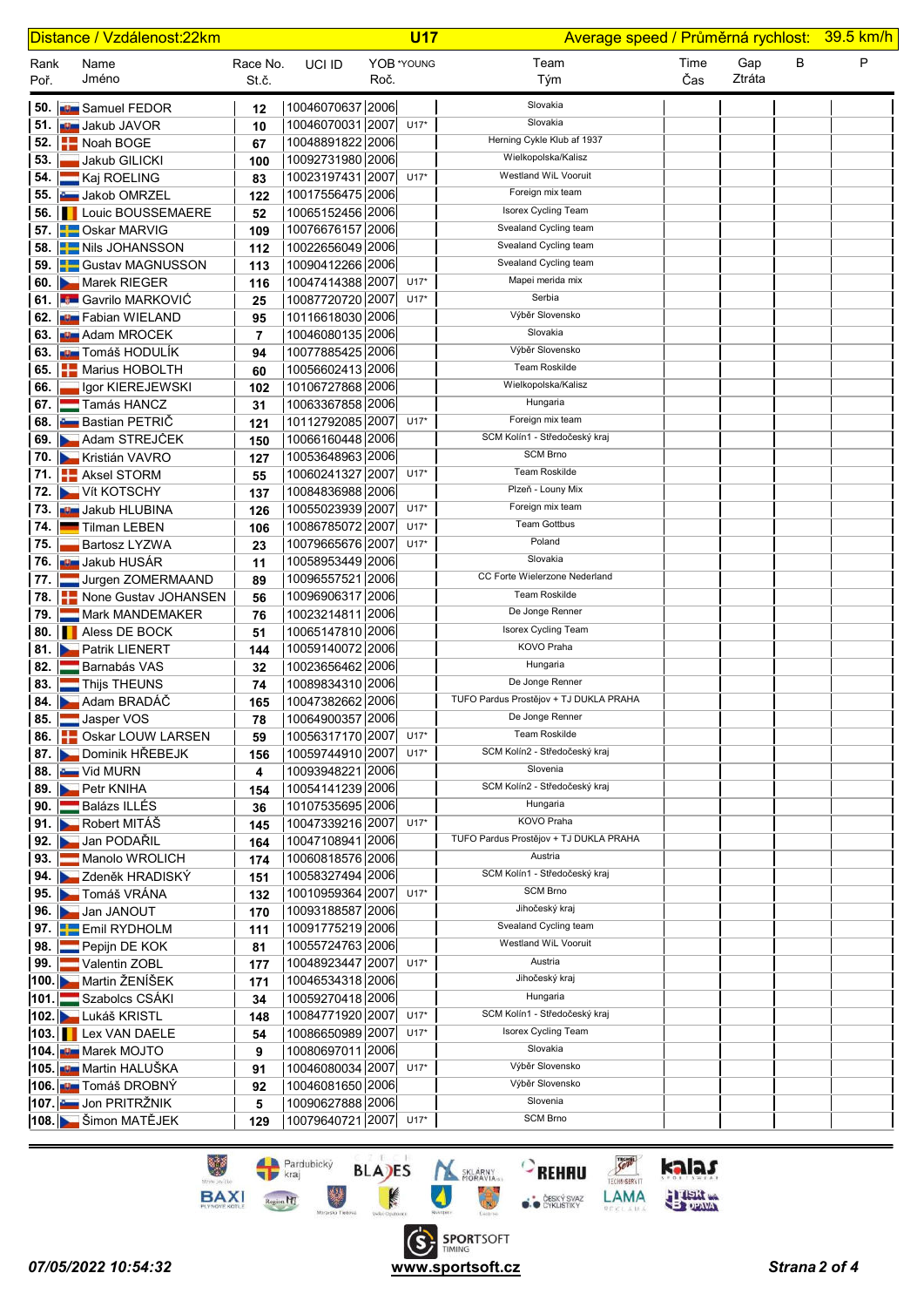| Distance / Vzdálenost: 22km |  |                                                     |                   |                                      | <b>U17</b> |            | Average speed / Průměrná rychlost: 39.5 km/h                   |                     |               |   |   |
|-----------------------------|--|-----------------------------------------------------|-------------------|--------------------------------------|------------|------------|----------------------------------------------------------------|---------------------|---------------|---|---|
| Rank<br>Poř.                |  | Name<br>Jméno                                       | Race No.<br>St.č. | UCI ID                               | Roč.       | YOB *YOUNG | Team<br>Tým                                                    | Time<br>Čas         | Gap<br>Ztráta | В | P |
|                             |  | 109. Nicolas EDER                                   | 175               | 10035077608 2006                     |            |            | Austria                                                        |                     |               |   |   |
|                             |  | 110. Jonathan VAN DEN BERG                          | 82                | 10094164348 2007 U17*                |            |            | <b>Westland WiL Vooruit</b>                                    | 00:33:50 00:00:28   |               |   |   |
|                             |  | 111. Filip RICHTER                                  | 130               | 10079642236 2007 U17*                |            |            | <b>SCM Brno</b>                                                | 00:34:05 00:00:43   |               |   |   |
|                             |  | 112. Alex Martin DOROGI                             | 35                | 10023594323 2007                     |            | $U17*$     | Hungaria                                                       |                     |               |   |   |
|                             |  | 113. Adam PESEK                                     | 136               | 10004772683 2006                     |            |            | Plzeň - Louny Mix                                              |                     |               |   |   |
|                             |  | 114. <b>U.</b> Alex ANTAL                           | 96                | 10046058210 2006                     |            |            | Výběr Slovensko                                                |                     |               |   |   |
|                             |  | 115. Viktor MARINUSSEN                              | 69                | 10052056749 2006                     |            |            | Herning Cykle Klub af 1937                                     |                     |               |   |   |
|                             |  | 116. Henrik FILSETH                                 | 65                | 10019732814 2006                     |            |            | Cykle Klubben Aarhus                                           |                     |               |   |   |
|                             |  | 117. <b>H</b> Kasper MIKKELSEN                      | 70                | 10115609129 2006                     |            |            | Herning Cykle Klub af 1937                                     |                     |               |   |   |
|                             |  | 118. Vilgot REINHOLD                                | 114               | 10077857234 2007                     |            | $U17*$     | Svealand Cycling team                                          |                     |               |   |   |
|                             |  | 119. Matěj PROCHÁZKA                                | 163               | 10106726555 2007                     |            | $U17*$     | TUFO Pardus Prostějov + TJ DUKLA PRAHA                         |                     |               |   |   |
|                             |  | 120. Bor EBNER                                      | 6                 | 10103527272 2007                     |            | $U17*$     | Slovenia                                                       |                     |               |   |   |
|                             |  | 121. Denley VAN WIJNBERGEN                          | 77                | 10049231019 2006                     |            |            | De Jonge Renner                                                |                     |               |   |   |
|                             |  | 122. Jáchym VLK                                     | 128               | 10080169672 2006                     |            |            | <b>SCM Brno</b>                                                |                     |               |   |   |
|                             |  | 123. Jakub TESAŘÍK                                  | 118               | 10116581957 2008                     |            |            | Mapei merida mix                                               | 00:34:26 00:01:04   |               |   |   |
|                             |  | 124. Karl-Aksel TILLY                               | 72                | 10052916615 2006                     |            |            | Herning Cykle Klub af 1937                                     |                     |               |   |   |
|                             |  | 125. Eliáš HOFMAN                                   | 149               | 10066694655 2007                     |            | $U17*$     | SCM Kolín1 - Středočeský kraj                                  |                     |               |   |   |
|                             |  | 126. Christien HABR                                 | 146               | 10047406409 2006                     |            |            | KOVO Praha                                                     |                     |               |   |   |
|                             |  | 127. Nikola JAROŠ                                   | 120               | 10079309305 2007                     |            | $U17*$     | Mapei merida mix                                               |                     |               |   |   |
|                             |  | <b>128. µy L</b> ukáš PANÁČEK                       | 125               | 10065803669 2006                     |            |            | Foreign mix team                                               |                     |               |   |   |
|                             |  | 129. Erik VORKAPIĆ                                  | 39                | 10044105072 2006                     |            |            | Croatia                                                        |                     |               |   |   |
|                             |  | 130. Bu Roman VALO                                  | 93                | 10080350639 2006                     |            |            | Výběr Slovensko                                                | $00:33:22$ 00:00:00 |               |   |   |
|                             |  | 131. Felix RÜTZLER                                  | 173               | 10092230210 2006                     |            |            | Austria                                                        |                     |               |   |   |
|                             |  | 132. Luka LENAC                                     | 40                | 10111345573 2006                     |            |            | Croatia                                                        | 00:35:01 00:01:39   |               |   |   |
|                             |  | 133. Anco BALLIF                                    | 80                | 10023176415 2006                     |            |            | Westland WiL Vooruit                                           | 00:35:12 00:01:50   |               |   |   |
|                             |  | 134. <b>BE</b> Sebastian CHRISTIANSEN               | 64                | 10113229191 2006                     |            |            | Cykle Klubben Aarhus                                           |                     |               |   |   |
|                             |  | 135. None Sebastian HAANING                         | 63                | 10094428773 2006                     |            |            | Cykle Klubben Aarhus<br>TUFO Pardus Prostějov + TJ DUKLA PRAHA |                     |               |   |   |
|                             |  | <b>136.</b> Aleš ICHA                               | 167               | 10092750269 2007                     |            | $U17*$     | KOVO Praha                                                     |                     |               |   |   |
|                             |  | 137. Jakub MALÝ                                     | 142               | 10047383672 2006                     |            |            | Wielkopolska/Kalisz                                            |                     |               |   |   |
| 138                         |  | Kacper KWIATEK                                      | 99                | 10092337819 2006                     |            | $U17*$     | SCM Kolín2 - Středočeský kraj                                  |                     |               |   |   |
|                             |  | 139. Richard SEVERYN<br>140. <b>Exercise SARICK</b> | 155               | 10079906257 2007<br>10050893860 2007 |            | $U17*$     | <b>Team Gottbus</b>                                            | 00:35:21 00:01:59   |               |   |   |
|                             |  | 141. Gabriel PREYLER                                | 104               | 10051116859 2006                     |            |            | Regional Team Lower Austria                                    |                     |               |   |   |
|                             |  | 142. Antonio LENAC                                  | 13<br>42          | 10111343755 2006                     |            |            | Croatia                                                        |                     |               |   |   |
|                             |  | 143. Jiří REJZEK                                    | 139               | 10106410293 2007 U17*                |            |            | Plzeň - Louny Mix                                              |                     |               |   |   |
|                             |  | 144. Matěj HAVELKA                                  | 152               | 10084969859 2007 U17*                |            |            | SCM Kolín1 - Středočeský kraj                                  |                     |               |   |   |
|                             |  | 145. Štěpán ZAHÁLKA                                 | 119               | 10047402870 2006                     |            |            | Mapei merida mix                                               | 00:33:22 00:00:00   |               |   |   |
|                             |  | 146. Nicholas BIRKHOLM NYEC                         | 57                | 10107313407 2006                     |            |            | <b>Team Roskilde</b>                                           | 00:35:21 00:01:59   |               |   |   |
|                             |  | 147. Tobiáš DVOŘÁČEK                                | 141               | 10047422472 2006                     |            |            | KOVO Praha                                                     | 00:36:44 00:03:22   |               |   |   |
|                             |  | 148. Jakub HABR                                     | 143               | 10114189693 2006                     |            |            | KOVO Praha                                                     |                     |               |   |   |
|                             |  | 149. Lucas KRAUS                                    | 15                | 10075353725 2007                     |            | $U17*$     | Regional Team Lower Austria                                    |                     |               |   |   |
|                             |  | 150. Freek DE KOK                                   | 84                | 10072713608 2007                     |            | $U17*$     | Westland WiL Vooruit                                           |                     |               |   |   |
|                             |  | 151. Josef MELICHAR                                 | 159               | 10085081209 2006                     |            |            | LAWI junior team                                               |                     |               |   |   |
| 152.                        |  | Raf DE CALUWE                                       | 75                | 10023055062 2006                     |            |            | De Jonge Renner                                                | 00:36:51 00:03:29   |               |   |   |
|                             |  | 153. Nikola BOGDANOVIĆ                              | 26                | 10083996728 2006                     |            |            | Serbia                                                         | 00:37:44 00:04:22   |               |   |   |
|                             |  | 154. JIří MATOULEK                                  | 153               | 10106279143 2006                     |            |            | SCM Kolín2 - Středočeský kraj                                  |                     |               |   |   |
|                             |  | 155. Tobias FISCHER                                 | 18                | 10117153752 2007                     |            | $U17*$     | Regional Team Lower Austria                                    |                     |               |   |   |
|                             |  | 156. Vítek BRADNA                                   | 161               | 10106214172 2008                     |            |            | LAWI junior team                                               |                     |               |   |   |
|                             |  | 157. Dondřej MICHALOVIČ                             | 133               | 10115820610 2007                     |            | $U17*$     | SCM Kolín2 - Středočeský kraj                                  | 00:37:56 00:04:34   |               |   |   |
| 158.                        |  | Kacper MIENTKI                                      | 21                | 10079370838 2006                     |            |            | Poland                                                         | 00:38:06 00:04:44   |               |   |   |
|                             |  | 159. Bogdan ANGELOVSKI                              | 30                | 10081601939 2006                     |            |            | Serbia                                                         | 00:38:49 00:05:27   |               |   |   |
|                             |  | 160. Matyáš MOKRÝ                                   | 131               | 10082683689 2007                     |            | $U17*$     | <b>SCM Brno</b>                                                | 00:39:29 00:06:07   |               |   |   |
|                             |  | 161. Matyáš POLÁK                                   | 160               | 10059526961 2006                     |            |            | LAWI junior team                                               | 00:39:37 00:06:15   |               |   |   |
|                             |  | 162. Duco VAN DER ZWART                             | 86                | 10023442860 2006                     |            |            | CC Forte Wielerzone Nederland<br>Foreign mix team              | 00:40:13 00:06:51   |               |   |   |
|                             |  | <b>163. µ∪ Maroš ČERŤASKÝ</b>                       | 123               | 10116355726 2007                     |            | $U17*$     | Austria                                                        | $00:43:01$ 00:09:39 |               |   |   |
|                             |  | 164. Valentin HOFER                                 | 172               | 10080689533 2007<br>10079717311 2006 |            | $U17*$     | Serbia                                                         | $00:48:01$ 00:14:39 |               |   |   |
|                             |  | 165. Dušan STANIĆ<br>166. Luka ŠKARA                | 27                | 10058286169 2006                     |            |            | Croatia                                                        |                     |               |   |   |
|                             |  | <b>DNS</b>   Ankerstjerne Nikolaj KLAUS             | 37<br>68          | 10055779529 2006                     |            |            | Herning Cykle Klub af 1937                                     |                     |               |   |   |
|                             |  |                                                     |                   |                                      |            |            |                                                                |                     |               |   |   |

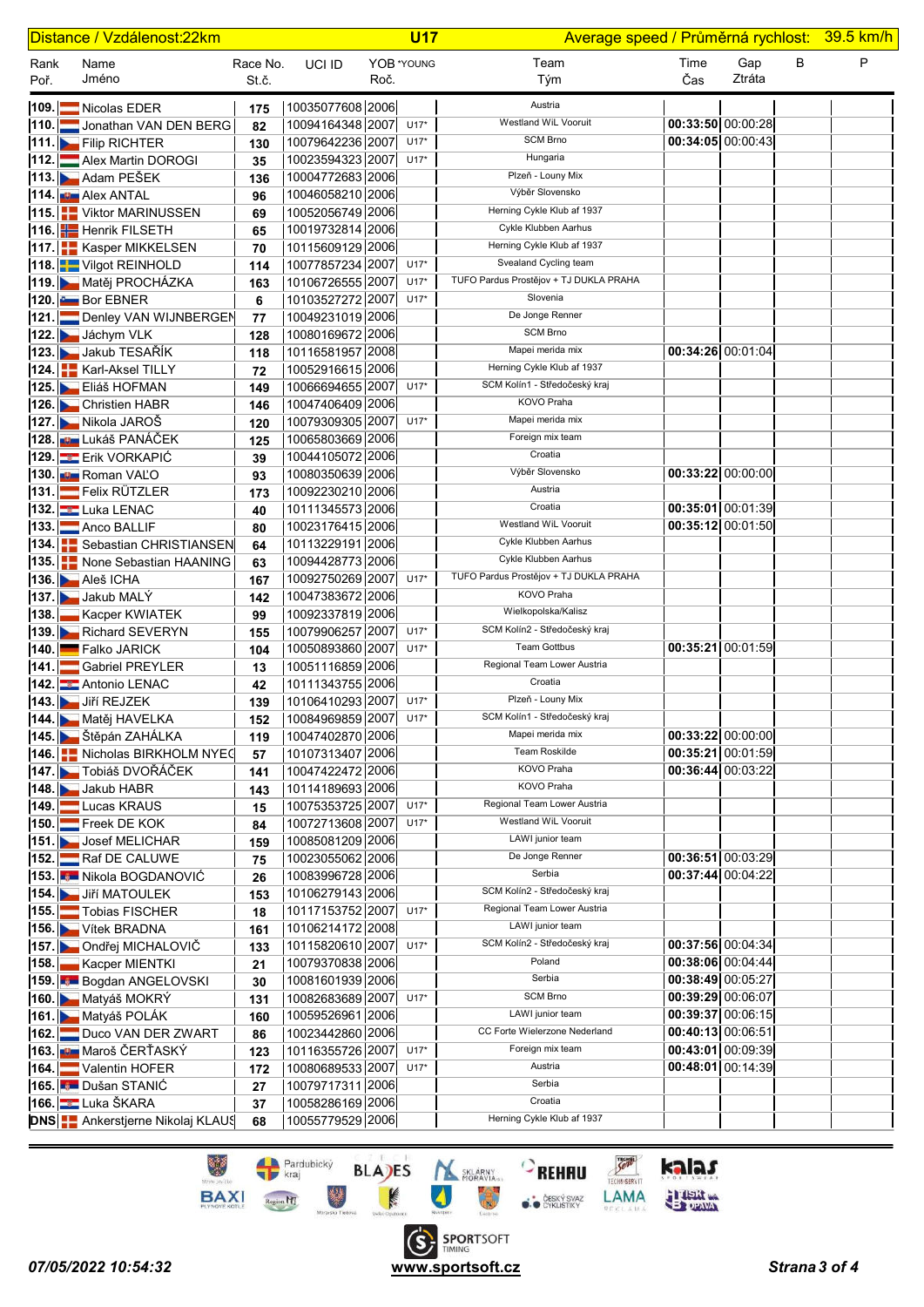#### Communique:

Riders N. 93, 119 and N. 173 get the finish time of the first group, because of crash in last 3 km

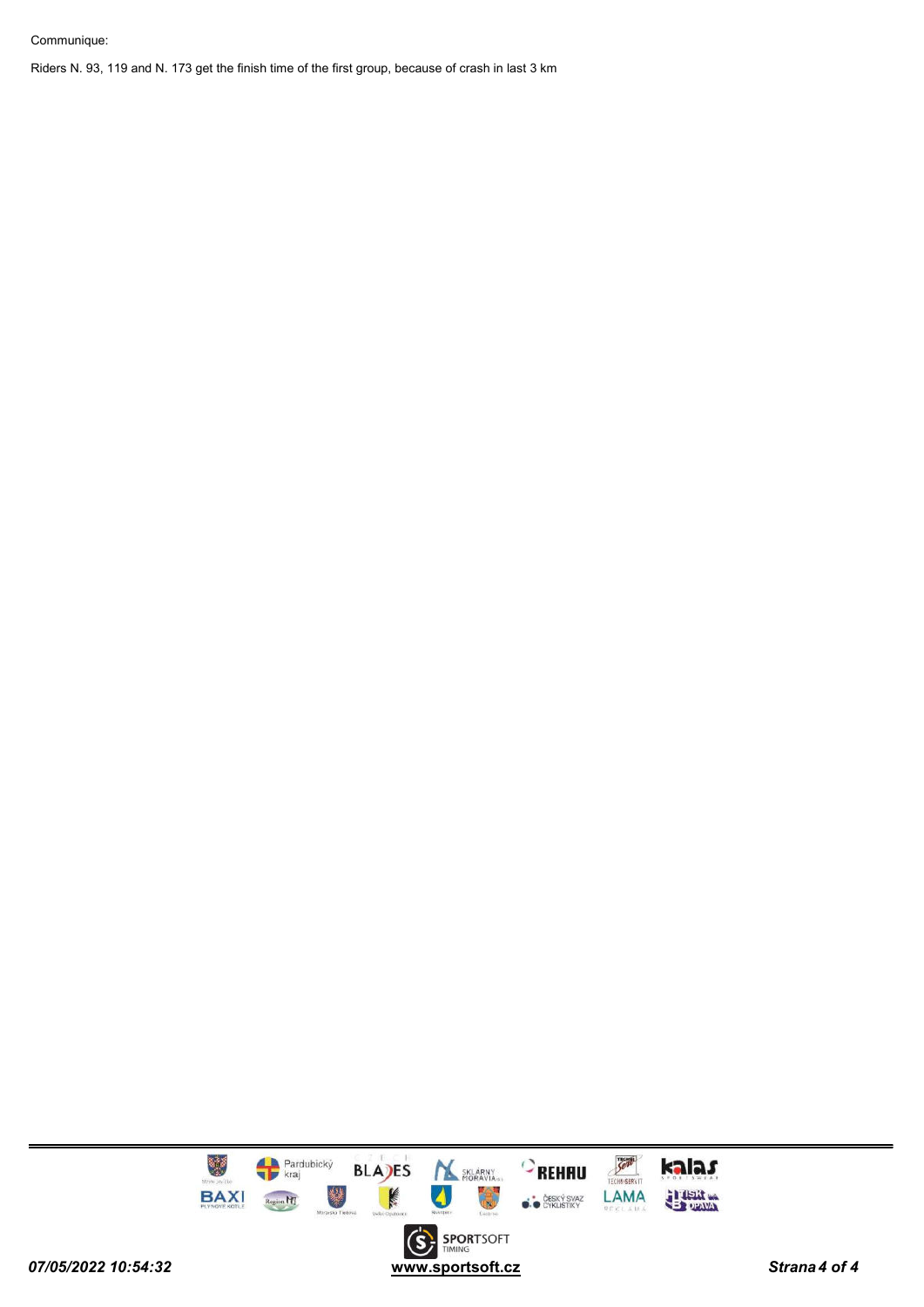

### 46. ZÁVOD MÍRU NEJMLADŠÍCH / 46. COURSE DE LA PAIX U17

# POINTS CLASSIFICATION / BODOVACÍ SOUTĚŽ Stage 3 / Etapa č.3

#### Place / Místo: Jevíčko, Czech Republic Date / Datum: 07/05/2022

|              | <b>SPRINT1</b>          |                   |                              |                                        |                |          |  |  |  |
|--------------|-------------------------|-------------------|------------------------------|----------------------------------------|----------------|----------|--|--|--|
| Rank<br>Poř. | Name<br>Jméno           | Race No.<br>St.č. | <b>YOB</b><br>UCI ID<br>Roč. | Team                                   | Points<br>Body | B        |  |  |  |
|              | Paul FIETZKE            | 103               | 10048356908 2006             | <b>Team Gottbus</b>                    | 6              | 00:00:03 |  |  |  |
| 2            | Patryk GOSZCZURNY       | 97                | 10092719755 2006             | Wielkopolska/Kalisz                    | 4              | 00:00:02 |  |  |  |
| 3            | Noah ANDERSEN           | 50                | 10066138321 2007             | <b>Isorex Cycling Team</b>             | 2              | 00:00:01 |  |  |  |
|              | <b>Finish</b>           |                   |                              |                                        |                |          |  |  |  |
| Rank<br>Poř. | Name<br>Jméno           | Race No.<br>St.č. | <b>YOB</b><br>UCI ID<br>Roč. | Team                                   | Points<br>Body | B        |  |  |  |
|              | Anton LOUW LARSEN       | 58                | 10056317069 2006             | <b>Team Roskilde</b>                   | 25             | 00:00:06 |  |  |  |
| 2            | Nejc PETERLIN           | $\overline{2}$    | 10017556172 2006             | Slovenia                               | 20             | 00:00:04 |  |  |  |
| 3            | Xander SCHELDEMAN       | 49                | 10065143160 2006             | <b>Isorex Cycling Team</b>             | 16             | 00:00:02 |  |  |  |
| 4            | Paul FIETZKE            | 103               | 10048356908 2006             | <b>Team Gottbus</b>                    | 13             |          |  |  |  |
| 5            | Kryštof KRÁL            | 166               | 10047329920 2006             | TUFO Pardus Prostějov + TJ DUKLA PRAHA | 11             |          |  |  |  |
| 6            | <b>Heimo FUGGER</b>     | 176               | 10078822988 2007             | Austria                                | 10             |          |  |  |  |
| 7            | Dawid LEWANDOWSKI       | 20                | 10085617032 2006             | Poland                                 | 9              |          |  |  |  |
| 8            | Senna REMIJN            | 48                | 10023072341 2006             | Acroq- Tormans - Balen BC              | 8              |          |  |  |  |
| 9            | Patryk GOSZCZURNY       | 97                | 10092719755 2006             | Wielkopolska/Kalisz                    | 7              |          |  |  |  |
| 10           | Carl Emil PEDERSEN<br>+ | 71                | 10059465529 2006             | Herning Cykle Klub af 1937             | 6              |          |  |  |  |
| 11           | <b>Ksawery ADASZAK</b>  | 24                | 10070382170 2006             | Poland                                 | 5              |          |  |  |  |
| 12           | Václav KRATOCHVÍL       | 158               | 10046491878 2006             | LAWI junior team                       | 4              |          |  |  |  |
| 13           | Peter LAURSEN           | 62                | 10036112389 2006             | Cykle Klubben Aarhus                   | 3              |          |  |  |  |
| 14           | Noah ANDERSEN<br>+      | 50                | 10066138321 2007             | <b>Isorex Cycling Team</b>             | $\mathbf 2$    |          |  |  |  |
| 15           | Szymon WRONA            | 22                | 10079492490 2007             | Poland                                 | 1              |          |  |  |  |